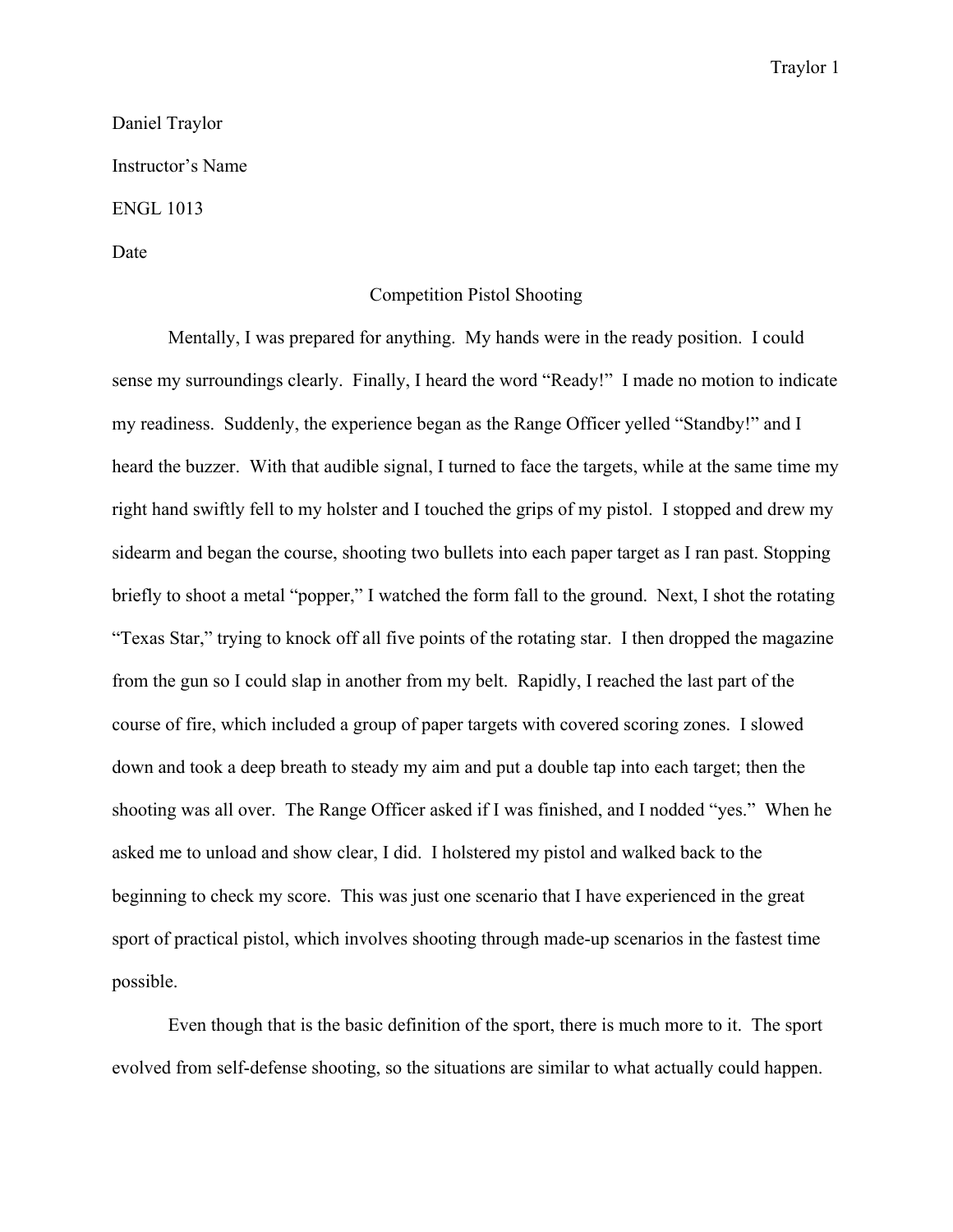Traylor 2

This knowledge can keep things quite interesting and fun at the same time. I remember the last match that I participated in very well.

It was a cold day in November. The first thing I did upon arriving at the firing range was find the Match Director to register for the match and to check the schedule for the day. It was at this point that I told him the caliber of pistol I was going to be using for the match. He needed to know this so that I could be scored properly. I was using a 9mm pistol; therefore, I was in the minor category. Next, he asked what class I would be shooting in. I usually shoot in limited because I like to use high-capacity magazines for my pistols. The same was true that day. After I had registered, the people in charge held a shooters' meeting to go over any special conditions and to answer questions. We were then split into groups and sent to different courses of fire.

After arriving at the course of fire, I began preparing myself for the match. The shooters started to strap their gun belts on. As I strapped my belt on, I arranged my magazine holders so that the magazines could be changed quickly, yet I could still be safe and comfortable. I opened my gun bag and counted and checked my magazines, making sure I had gotten there with all eight magazines and that they had eighteen cartridges in each. Next, I placed four magazines into the holders on my belt. Now it was time to put my gun in its holster. I took my gun case to a designated safe area where shooters can handle their guns. As I opened the case, I made sure the Smith & Wesson 5906 had no magazine in it and that the chamber was clear. After ascertaining its safety, I placed the gun in its holster at my side. When all of the shooters were ready, a course walk-through was conducted by the Range Safety Officer so that the shooters could see what was involved in the course.

After the walk-through was completed, it was time for the first shooter to shoot the course. This is when nervousness can get to a person, but I had done this enough to know that a